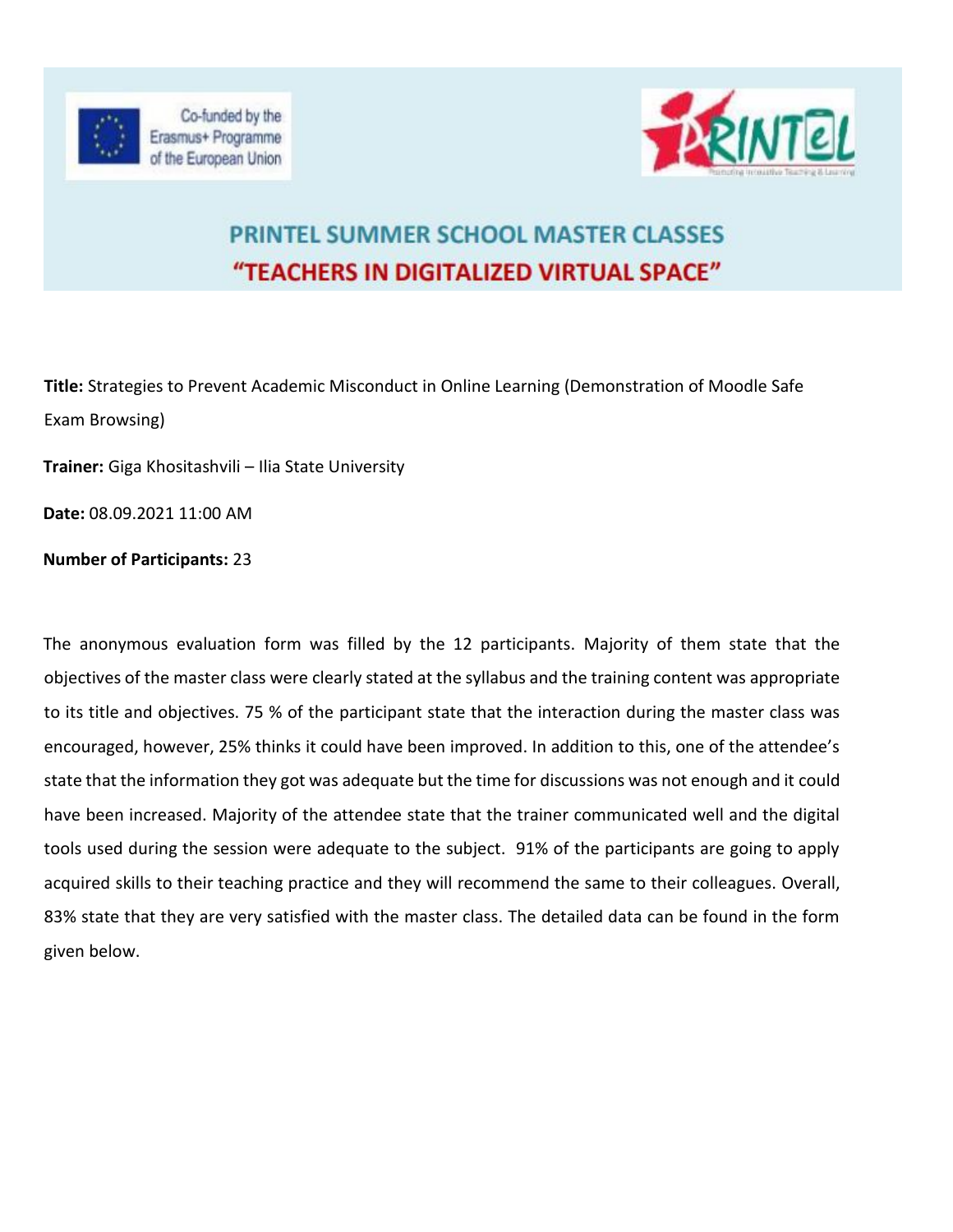# PRINTeL SUMMER SCHOOL MASTER CLASSES "TEACHERS IN DIGITALIZED VIRTUAL SPACE"

12 responses

Publish [analytics](https://docs.google.com/forms/d/1xhfU1ckvT3hITa6Q8iI0Sx5VyqIA9RSQiLHoxtkUSlM/edit?usp=redirect_edit_m2#start=publishanalytics)

#### SECTION-1. OBJECTIVES & QUALITY OF INSTRUCTION

1.1. Objectives of the training were clearly stated in the syllabus.



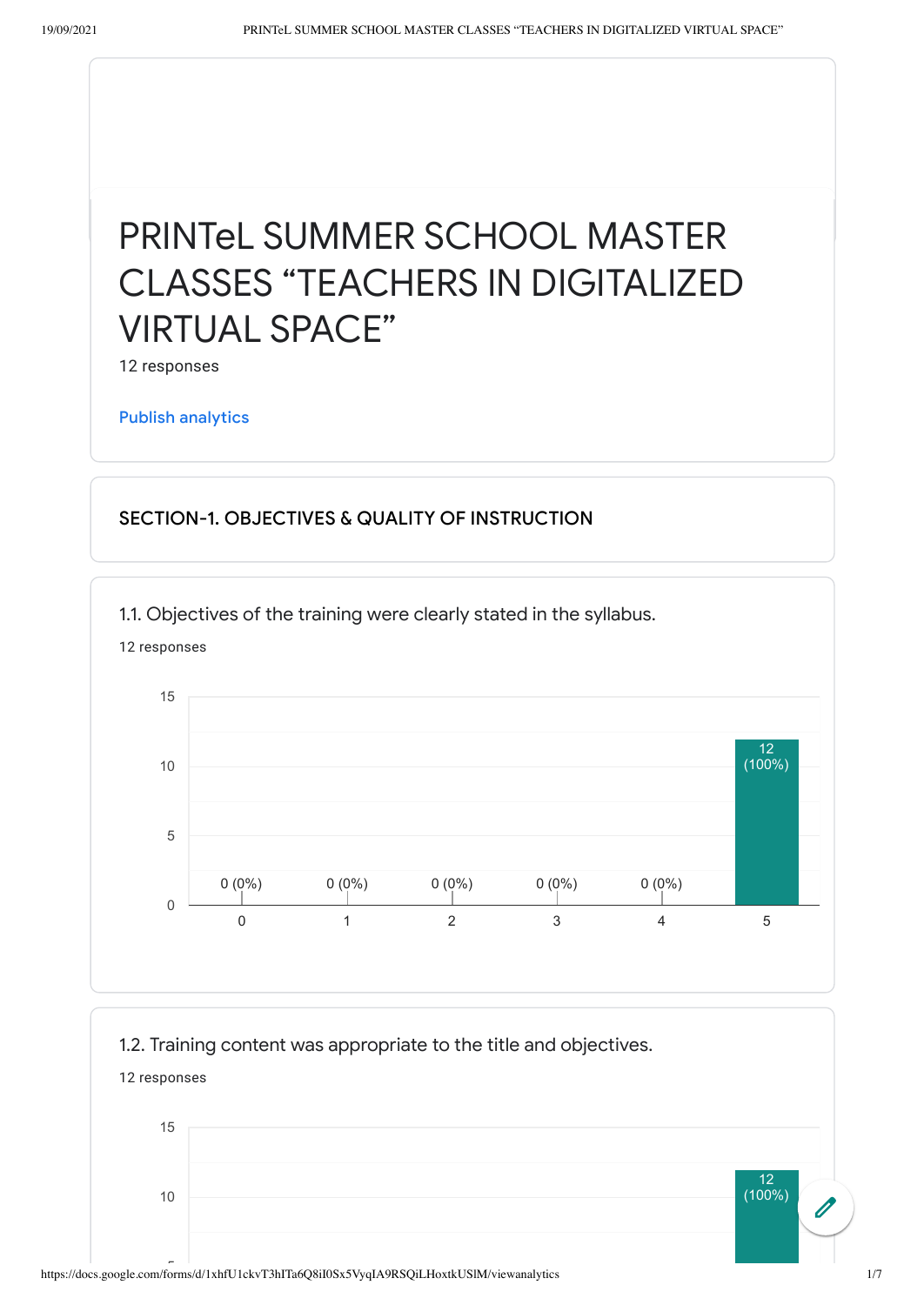



1.4. I acquired new skills on the usage of online teaching tools and methods.

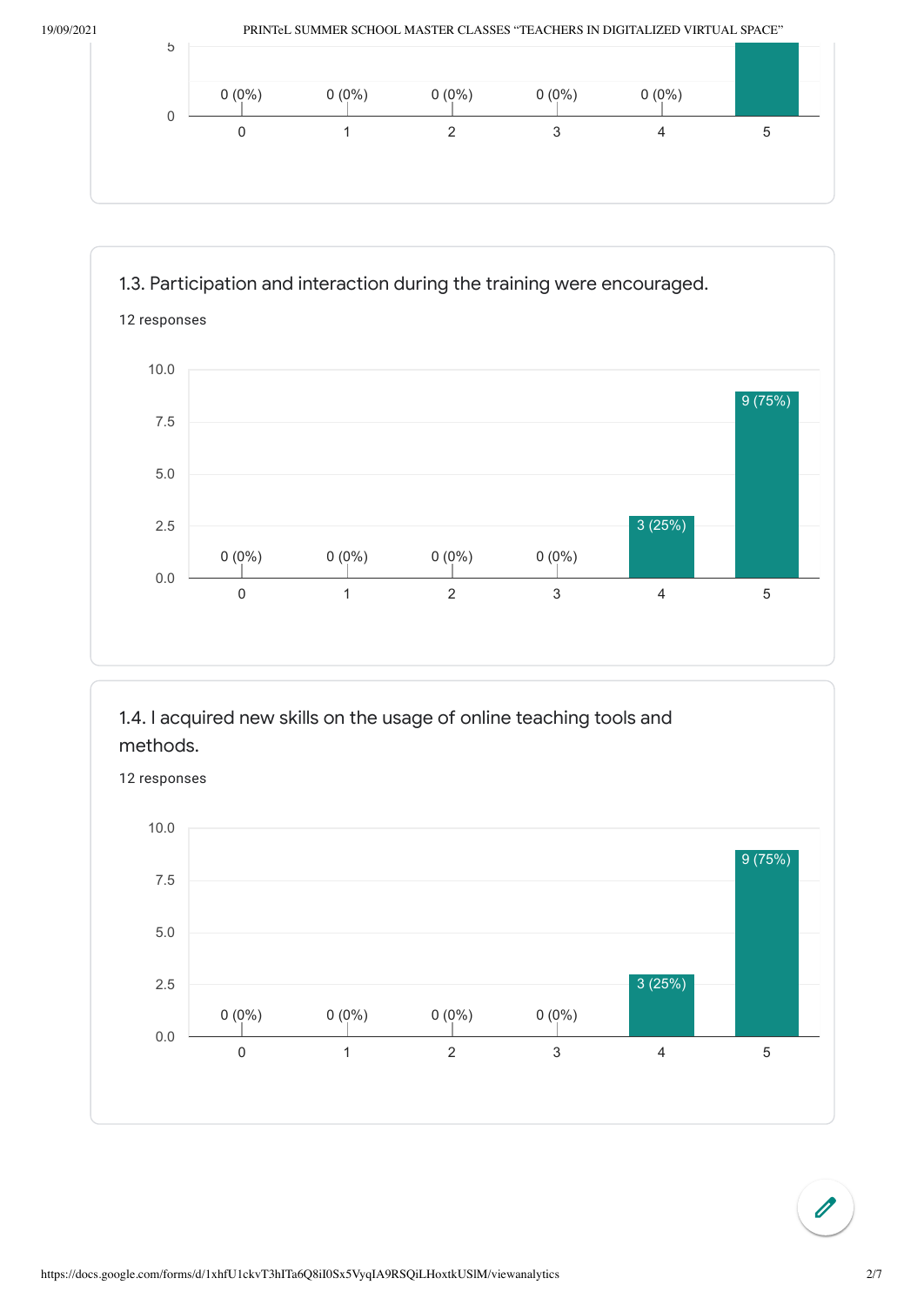



1.6. Trainer communicated well with the class.

12 responses

15

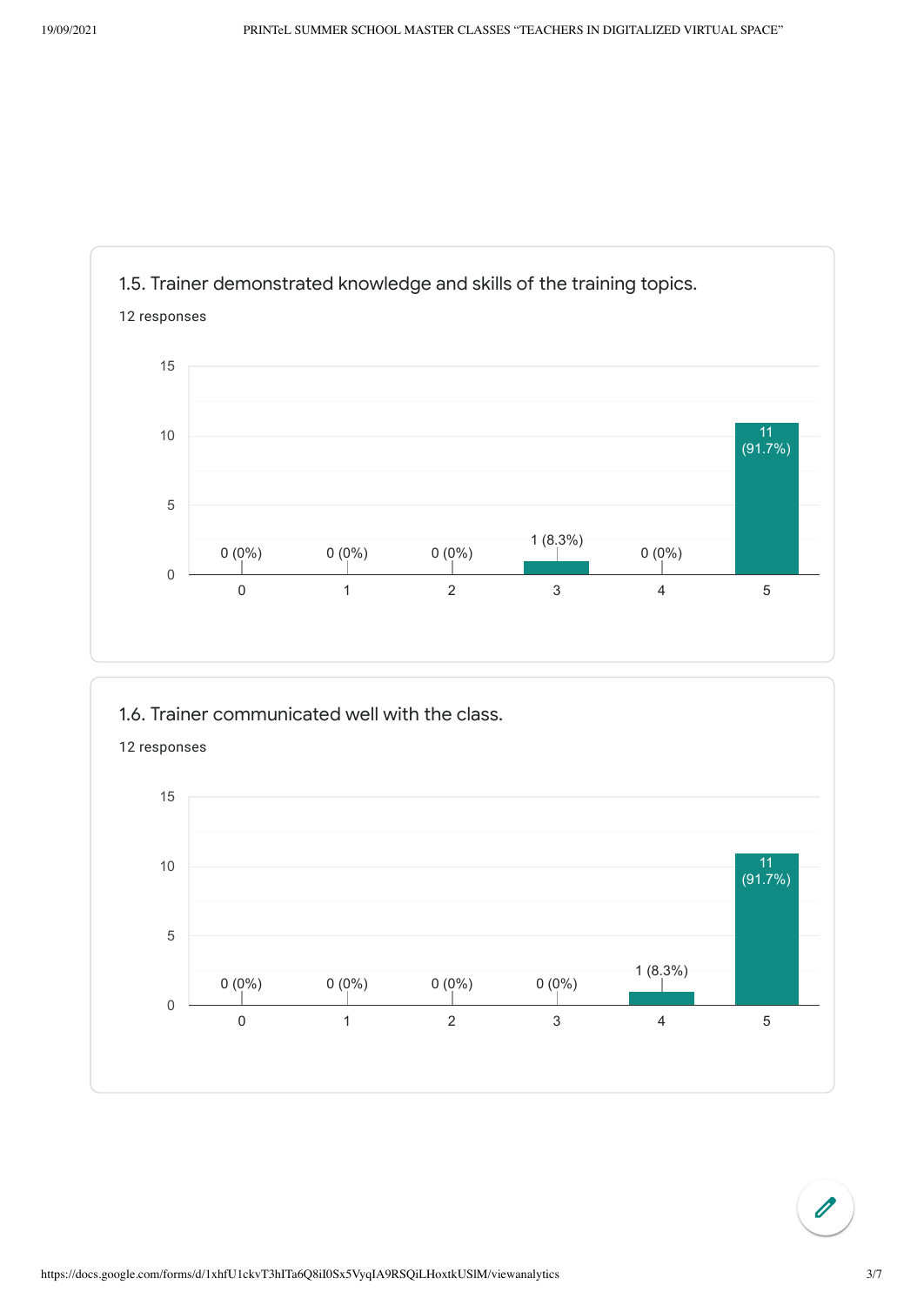

1.8. The online tools and technologies used during the training are accessible and applicable for my future teaching practice.





#### SECTION-2. SATISFACTION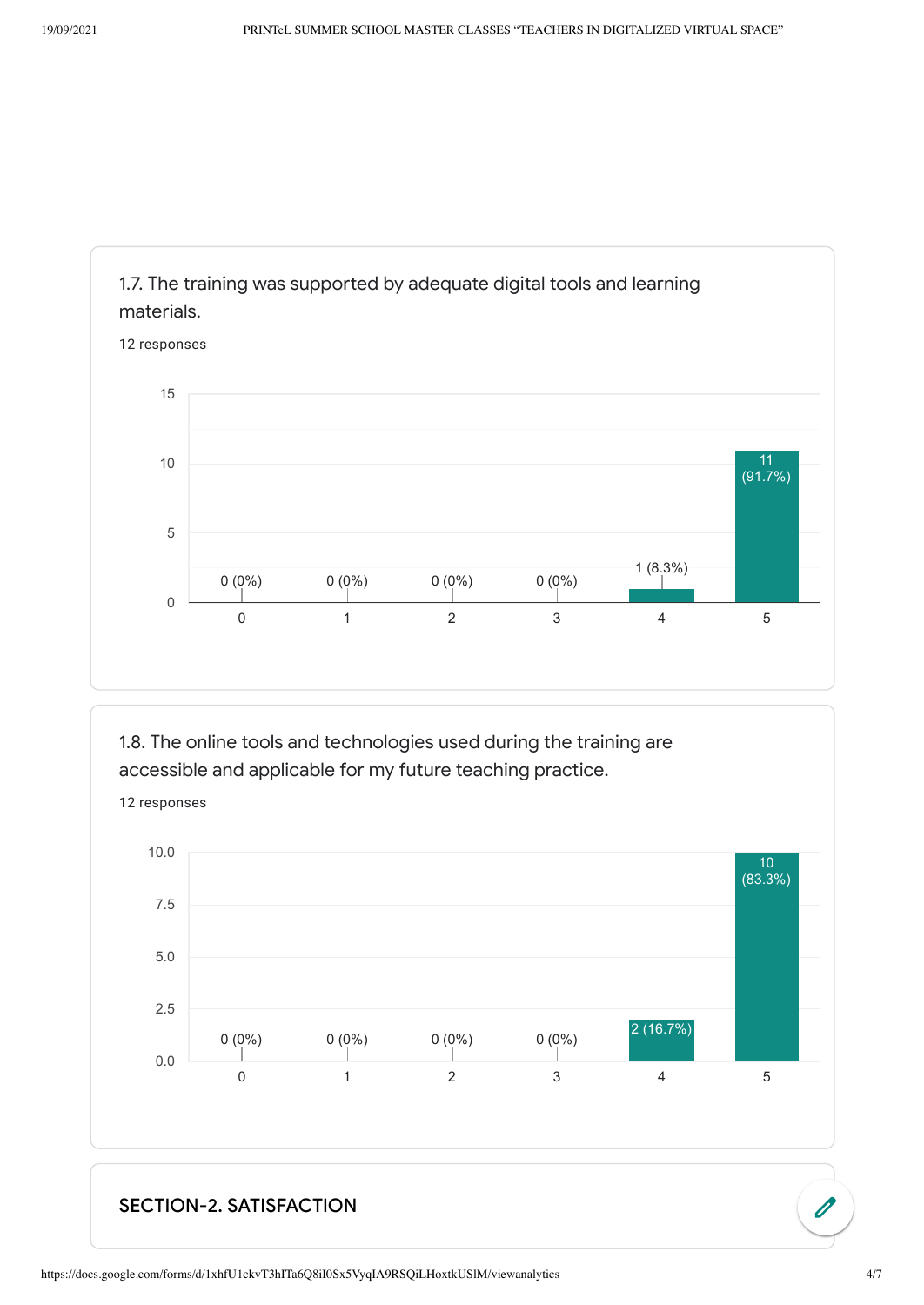

2.2. I would recommend this online training course to my fellow teachers.



https://docs.google.com/forms/d/1xhfU1ckvT3hITa6Q8iI0Sx5VyqIA9RSQiLHoxtkUSlM/viewanalytics 5/7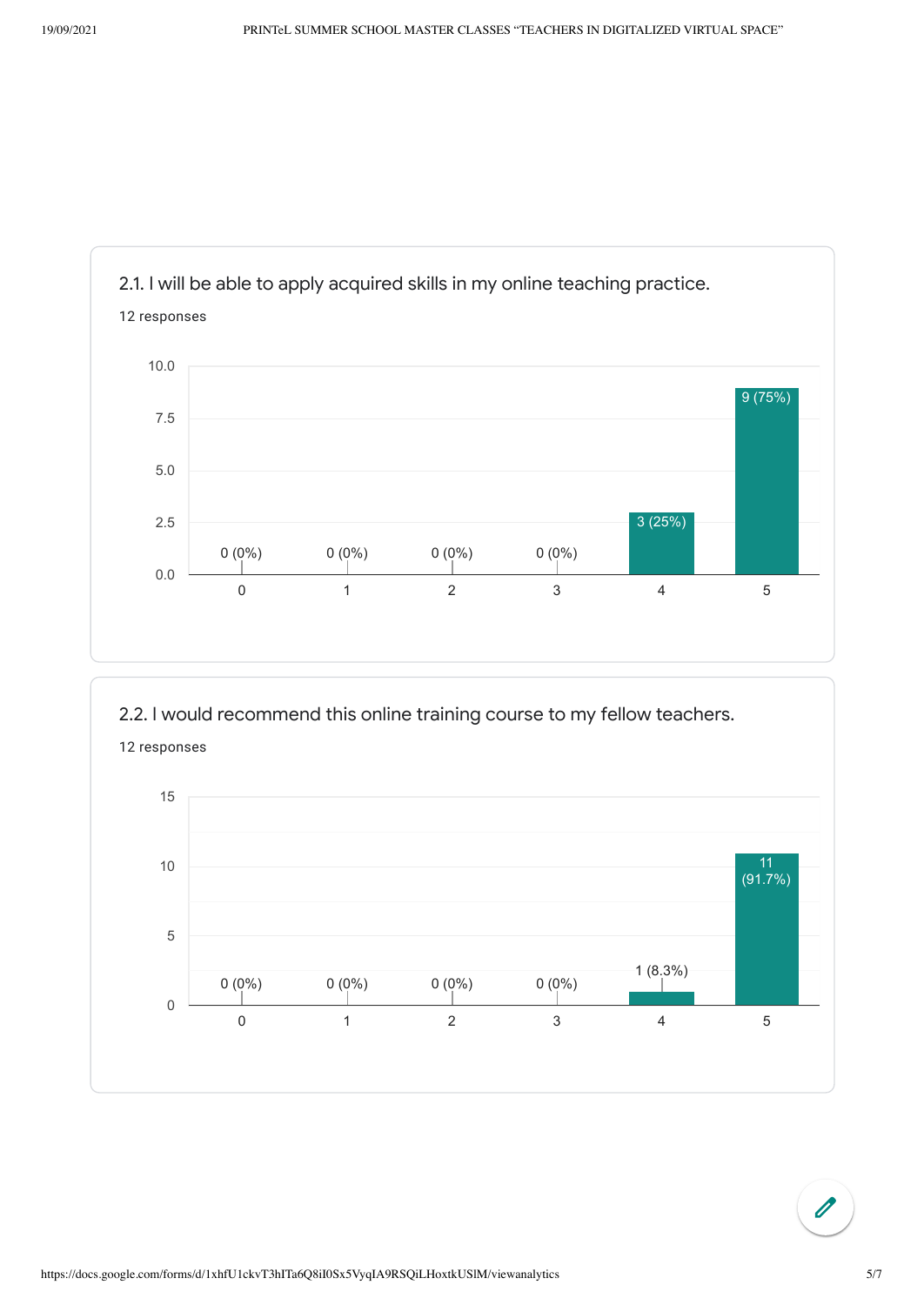

2.4. Please write any other comments you might have about this training.

7 responses

The training was interesting and informative.

Thanks a lot for interesting masterclass

Big thanks GIGA KHOSITASHVILI!

Thank you very much for interesting session

Thank you so much!

The masterclass was very useful, balanced and practical. The only thing I was a bit upset was the lack of time and the passive audience. More time would have given some possibility to practise the skill and more involved audience - interesting experiences and ideas to discuss. Thank you!

The training was very interesting and useful

 $\theta$